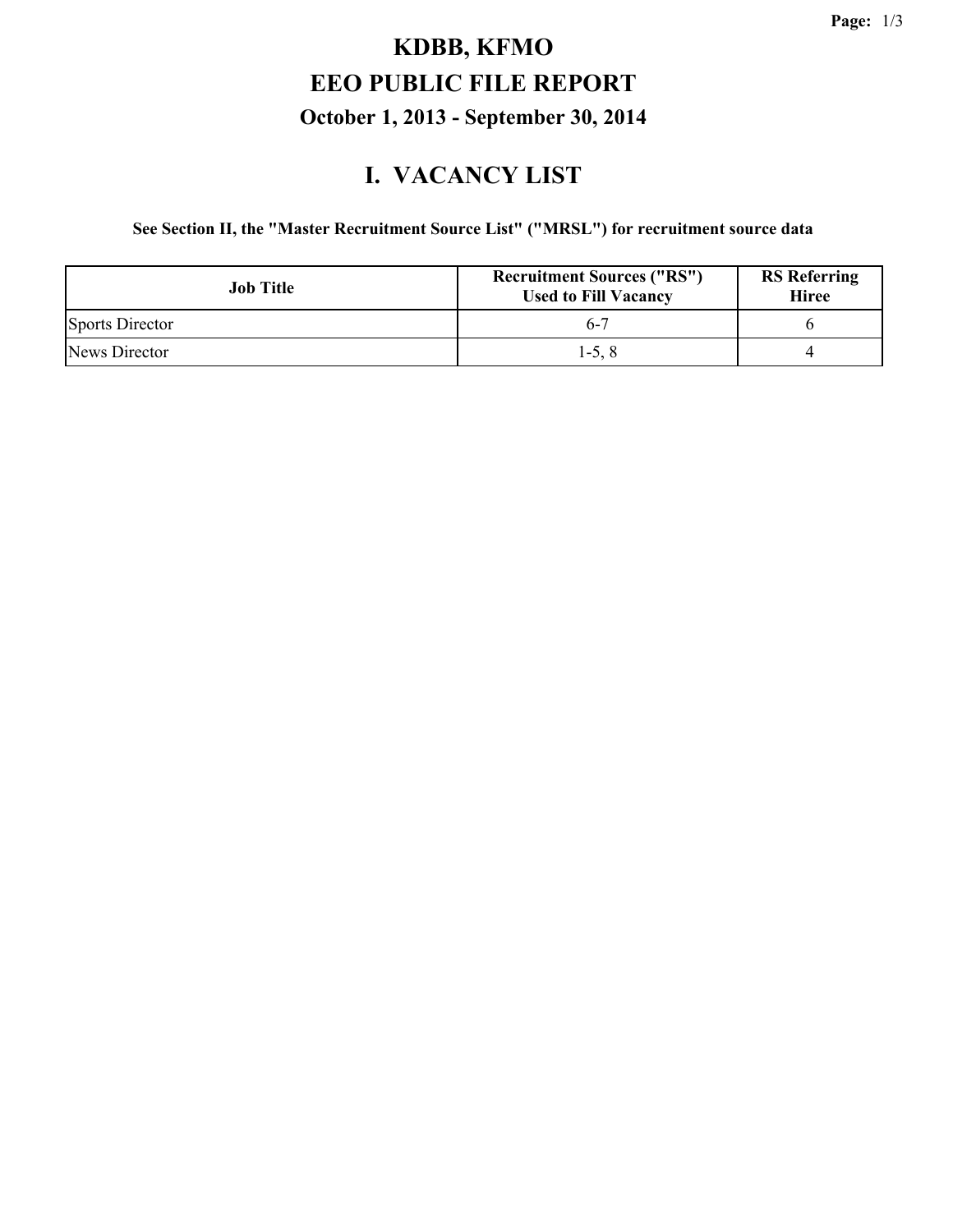# **KDBB, KFMO EEO PUBLIC FILE REPORT October 1, 2013 - September 30, 2014**

#### **II. MASTER RECRUITMENT SOURCE LIST ("MRSL")**

| <b>RS</b><br><b>Number</b> | <b>RS</b> Information                                                                                                                                                | <b>Source Entitled</b><br>to Vacancy<br><b>Notification?</b><br>(Yes/No) | <b>No. of Interviewees</b><br><b>Referred by RS</b><br>Over<br><b>Reporting Period</b> |
|----------------------------|----------------------------------------------------------------------------------------------------------------------------------------------------------------------|--------------------------------------------------------------------------|----------------------------------------------------------------------------------------|
| $\mathbf{1}$               | Mineral Area College<br>P.O. Box 1000<br>Park Hills, Missouri 63601<br>Phone: 573-518-2251<br>Email: kneff@mineralarea.edu<br>Kathryn Neff                           | N                                                                        | $\boldsymbol{0}$                                                                       |
| $\overline{2}$             | <b>Missouri Broadcasters Association</b><br>P.O. Box 10445<br>Jefferson City, Missouri 65110-4445<br>Phone: 573-636-6692<br>Email: Mandi@mbaweb.org<br>Mandi Heiland | N                                                                        | $\boldsymbol{0}$                                                                       |
| $\overline{3}$             | Missouri Career Center<br>403 Parkway Drive<br>Park Hills, Missouri 63601<br>Phone: 573-518-2431<br>Email: gladysfrazier@ded.mo.gov<br><b>Gladys Frazier</b>         | N                                                                        | 1                                                                                      |
| $\overline{4}$             | Previous Employee<br>N                                                                                                                                               |                                                                          | $\mathbf{1}$                                                                           |
| 5                          | Radio Recruitment Ad                                                                                                                                                 | N                                                                        | $\overline{2}$                                                                         |
| 6                          | <b>Station On-Air Advertisement</b><br>Jason Loughary                                                                                                                | N                                                                        | $\overline{2}$                                                                         |
| $\overline{7}$             | <b>Station Website</b>                                                                                                                                               | N                                                                        | $\mathbf{1}$                                                                           |
| 8                          | <b>Unitec Career Center</b><br>7163 Raider Rd<br>Bonne Terre, Missouri 63628<br>Phone: 573-358-2271<br>Email: Lkekec@ncsd.k12.mo.us<br>Larry Kekec                   | N                                                                        | $\boldsymbol{0}$                                                                       |
|                            | $\overline{7}$                                                                                                                                                       |                                                                          |                                                                                        |